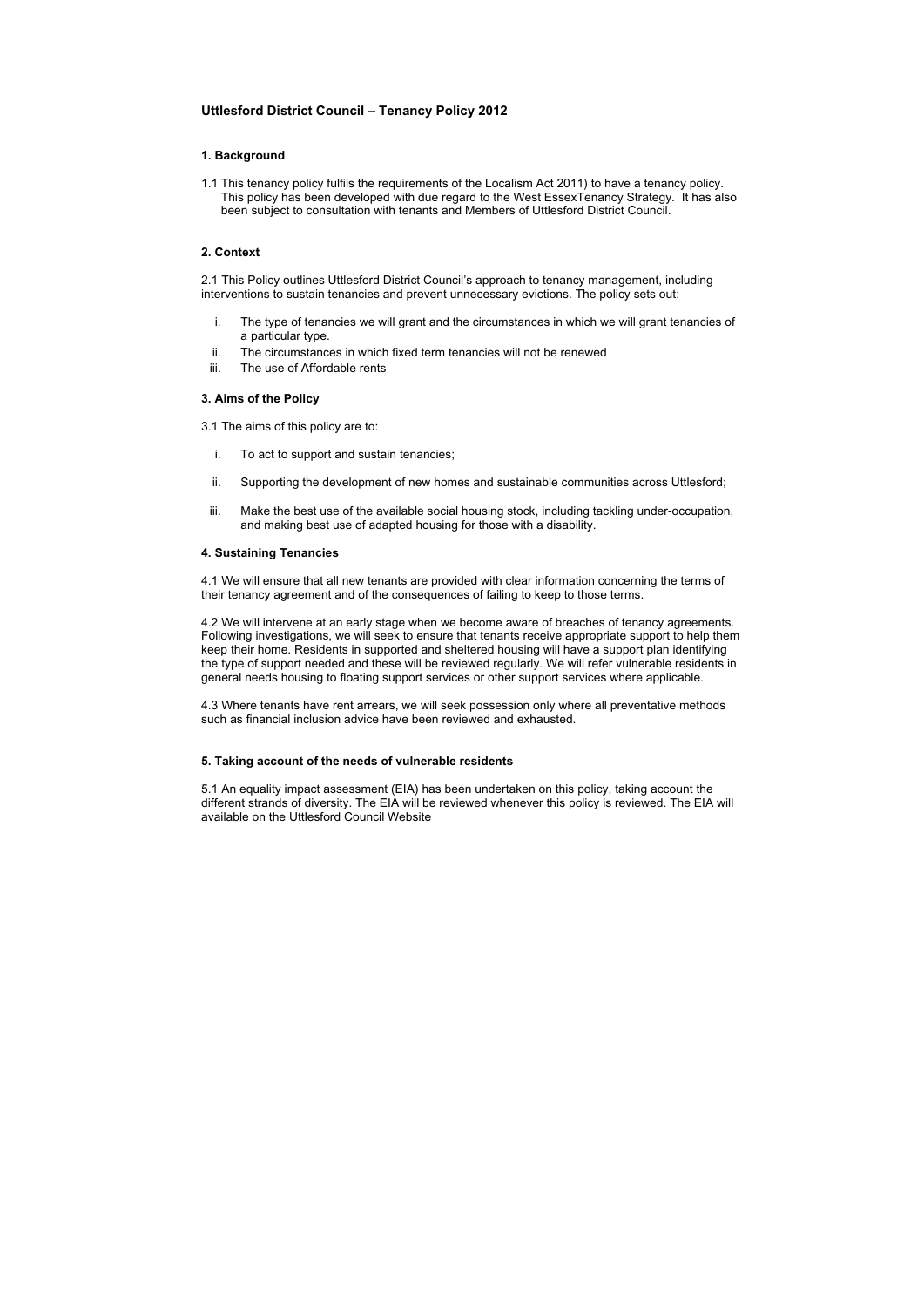#### **6. Type of Tenancy to be Granted**

6.1 We will provide new tenants with a written agreement (a Tenancy Agreement) that sets out their rights and responsibilities and our rights and obligations. This will be fully explained at the sign up interview.

6.2 We will grantall new tenants a one year introductory tenancy followed by a 9 year fixed term tenancy on all Uttlesford three or more bedroom properties and any other property that has been extensively adapted.

6.3On all Uttlesford District Council properties other than those in 6.2 we will grant Introductory Tenancies to all our new tenants, in accordance with our Introductory Tenancy Policy, including properties let at Affordable Rents. Introductory Tenancies will run initially for twelve months. Should there be no breach within the first twelve months of this tenancy, this will automatically convert into a Secure Tenancy. Details of our use of Introductory Tenancies are set out in our Tenancy Agreement, along with the arrangement for appeals.

6.4 We will grant Secure Tenancies to new tenants on all types of permanent accommodationwhere they already have security of tenure, i.e. they already have an Assured or Secure Tenancy. These could be applicants who are transferring from within Uttlesford Council or from a Registered Provider or have completed a mutual exchange.

6.5 Where Uttlesford District Council properties are let as emergency temporary housing, such as in cases of homelessness, tenants will be granted Non – Secure temporary tenancies.

#### **7. Ending Fixed Term Tenancies**

7.1Where a fixed term tenancy has been granted the tenancy will be formally reviewed not less than 6 months before it is due to end.

7.2 The criteria for not renewing a tenancy at the end of the fixed term will be as follows

- i. Under occupation if the tenant is under-occupying the accommodation (when taking into account peoplerequired to live with the tenant e.g. family members and not lodgers), then a secure tenancy will be offered on a suitable smaller property, providing all of the other requirements for the allocation of a property are met.
- ii. Overcrowding if the tenant is statutorily overcrowded in the accommodation then a fixed term or secure tenancy will be offered on a larger property, providing all of the other requirements for the allocation of a property are met.
- iii. Properties with major adaptations if there is no-one in occupation who is in need of these adaptationsthen a further fixed term or secure tenancy will be offered of an alternative property of a suitable size, providing all of the other requirements for the allocation of a property are met.
- iv. Conduct of tenancy If the tenant or a member of their household has committed serious actsof anti-social behaviour or any other serious breach of their tenancy conditions, including rent arrears greater than the equivalent of 8 weeks rent, a possession order has been granted or a Notice of Seeking Possession has been served which has not expired.

7.3 If any of the criteria above apply but there are special circumstances, including where tenants are active foster carers or where a tenant or a member of their household has a terminal illness or a disability a further fixed term tenancy of 2 years may be granted to monitor the special circumstances.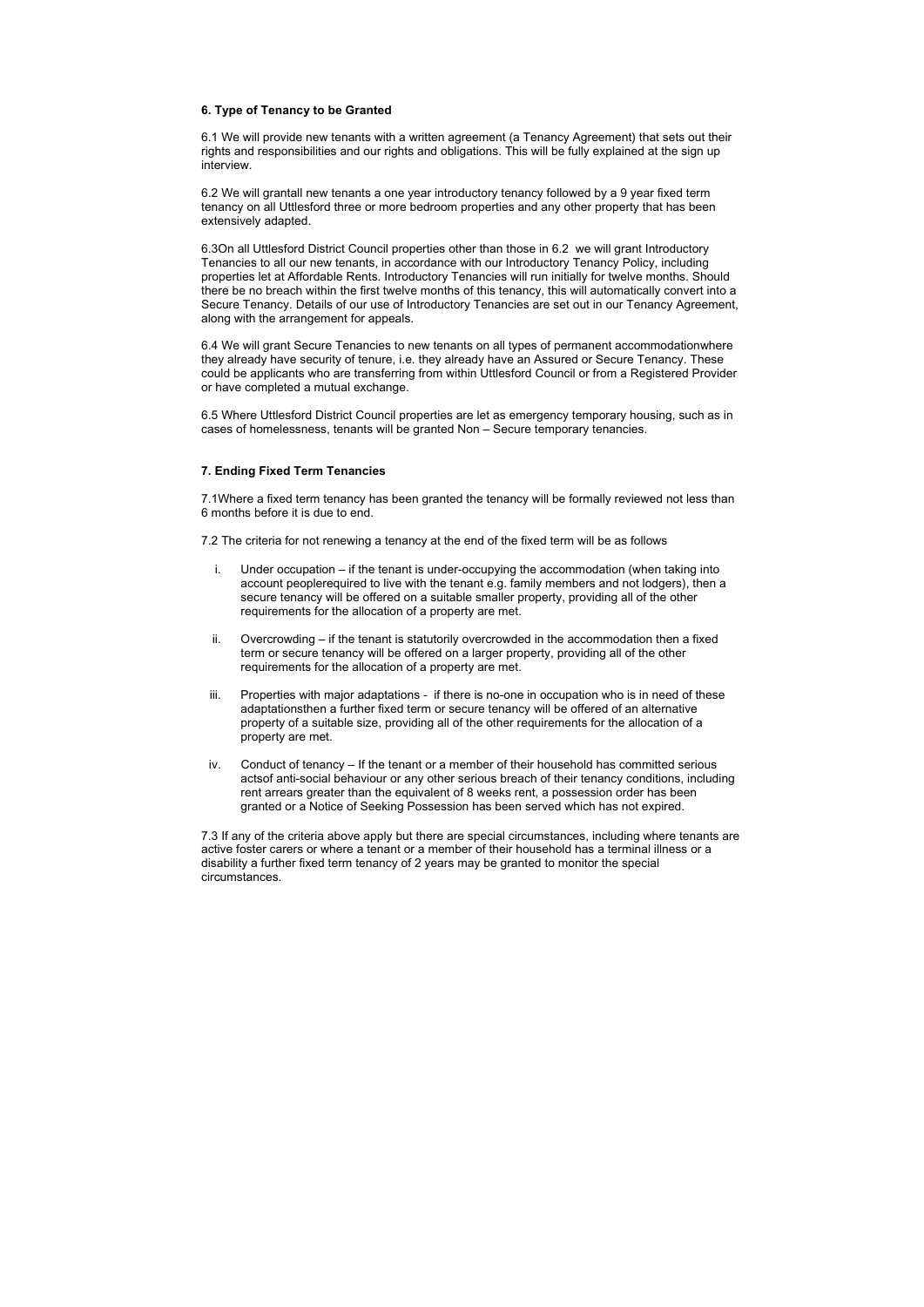7.4 If it is decided, as a result of the tenancy review, that on expiry of the tenancy a new fixed term tenancy will not be granted, written notice advising the tenant of this will be served at least 6 months before the expiry of the tenancy in accordance with Section 107 (D) of the Localism Act 2011. The notice will contain the reasons for the decision and notify the tenant of their right to request a review and the time within which a request may be made. Should a tenant seek a review and it is dismissed, the landlord will be able to seek possession of the property.

7.5If a tenant disagrees with the decision reached not to renew their fixed term tenancy, they mayappeal this decision. The appeal process will be as follows:-

- i. The appeal can be made any time from the serving of Notice until the end of the fixed term tenancy.
- ii. The appeal must be in writing stating all the reasons on which the appeal is based and providing documentary evidence where appropriate.
- iii. The appeal will be made to the Assistant Director of Housing and Environmental Service or their equivalent.
- iv. Tenants will be signposted to independent agencies to assist them with making an appeal.

7.6 No less than six months in advance of a tenancy being terminated Uttlesford Council officers will offer advice and assistance to help the tenant find alternative housing. This will include:-

- I. working proactively with the tenant to assist them to explore their options for alternative housing
- II. signposting/referring them to relevant support agencies

## **Affordable Rents**

8.1 We will grant Tenancies let at Affordable Rent for our new build homes. The use of affordable rent is to ensure that we can continue to provide new affordable housing to respond to on-going housing needs. Affordable rents will be set in line with guidance published by the Homes and Communities Agency and in accordance with Uttlesford's Rent and Service Charge Policy. These tenancies will be clearly marketed as such.

#### . **9. Succession Rights**

9.1These are as detailed in our Tenancy Agreement.

9.2 Succession Policy for tenants whose tenancy started before 1 April 2012 are as follows:-

- i. If you are a sole tenant and are married then your spouse will automatically succeed to the tenancy provided he or she is living in the property at the date of your death. If you are notmarried or are separated and your spouse does not live in the property then if a close relative (as defined by the Housing Act 1985) is living with you at your death and has been living withyou for the whole of the twelve (12) months immediately before your death then that person will automatically succeed to the tenancy. These provisions do not apply if you acquired thetenancy yourself upon the death of another person. In such a case no-one can succeed and the tenancy will come to an end. If the successor is a close relative (not your surviving spouse)we may require the successor to move to a smaller property if the existing property would be under-occupied.
- ii. If you are joint tenants then on the death of either of you the tenancy will automatically pass to the survivor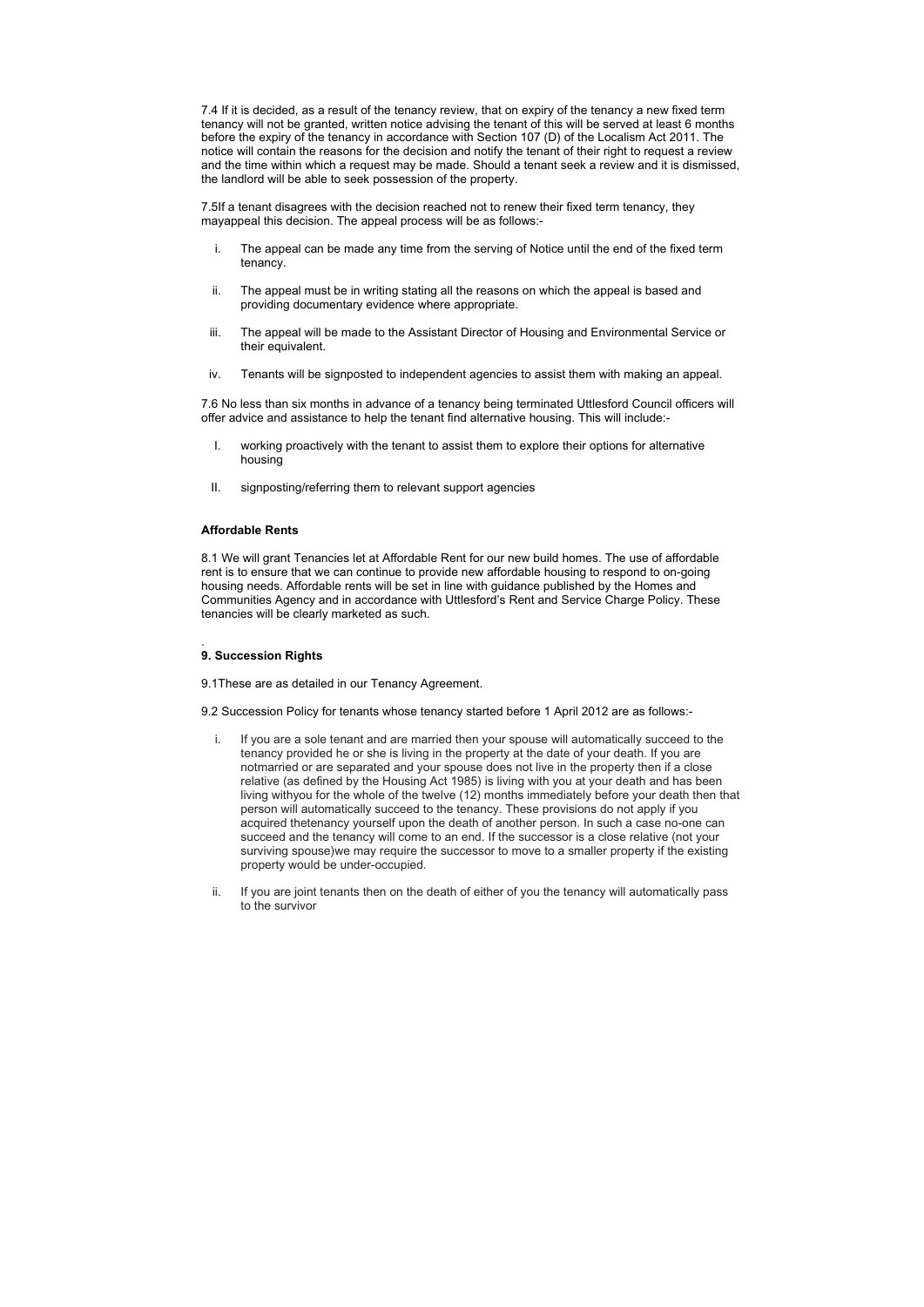- iii. Wherever there is a change in the identity of the tenant on death (either because of a succession referred to in sub-paragraph 9.2.i above or because the property passes to asurviving tenant as referred to in sub-paragraph 9.2.ii) there can be no further succession to the tenancy
- iv. Subject to very few exceptions a secure tenancy may not be assigned. Some of the permitted exceptions give rise to a situation where the person taking the tenancy will be deemed tohave succeeded to it so as to prevent the possibility of a further succession occurring

9.3 Succession Policy for tenants whose tenancy started after 1 April 2012 are as follows:-

- i. If you are joint tenants then on the death of either of you the tenancy will automatically pass to the survivor.
- ii. Wherever there is a change in the identity of the tenant on death, either because of a succession as referred to below or because the property has passed to a surviving joint tenant there can be no further successions to the tenancy.
- iii. The following provisions do not apply if you acquired the tenancy yourself upon the death of another person. In such a case no-one can succeed to the tenancy and the tenancy will therefore come to an end.
- iv. If you are a sole tenant and are married, in a civil partnership, or living with a partner as if you were married or in a civil partnership, then your partner will automatically succeed to the tenancy provided he or she is living in the property as their only or principal home at the date of your death.
- v. If at the time of death your spouse or partner is not living with you then an immediate family member who is living with you will be allowed to succeed to the tenancy. This is providing they meet all of the succession rules set out under the Housing Act 1985 Part IV, have been living in your household as their only or principal home for at least the **three** years preceding your death and are judged to be in housing need as defined by the council's allocations policy.
- vi. If an immediate family member is eligible to succeed but the property is under-occupied they will be made one offer of suitable alterative accommodation. If the successor tenant refuses to move, then the Council would take Court action to seek possession under Ground 15A of Schedule 2 of the Act.
- vii. If there is more than one family member who is eligible to succeed, in the absence of agreement between the parties who should succeed, the Council will decide who should succeed to the tenancy. There can be no joint succession.
- viii. Subject to a very few exceptions a secure tenancy may not be assigned. Some of the permitted exceptions give rise to a situation where the person taking the tenancy will be deemed to have succeeded to it so as to prevent the possibility of a further succession occurring.

10.1 The policy shall be reviewed on 1<sup>st</sup> April 2014 and then at intervals of no longer than 5 years from the date of the last review.

## **10. Policy Review**